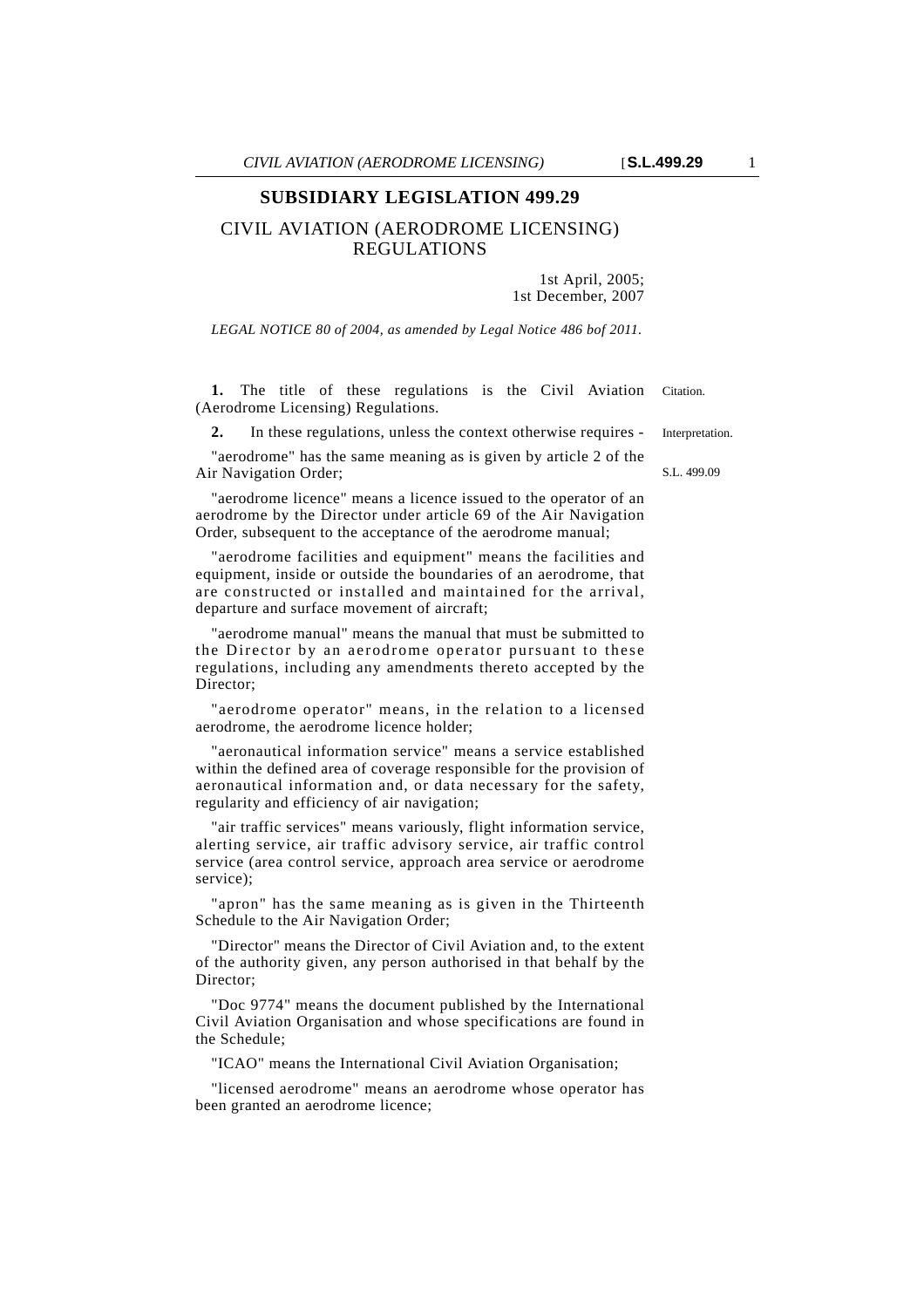"manoeuvring area" has the same meaning as is given in the Thirteenth Schedule to the Air Navigation Order;

"movement area" means that part of the aerodrome to be used for the take-off, landing and taxiing of aircraft, consisting of the manoeurving area and the apron(s);

"obstacle" means all fixed (whether temporary or permanent) and mobile objects, or parts thereof, that are located on an area intended for the surface movement of aircraft or that extend above a defined surface intended to protect aircraft in flight;

"obstacle limitation surfaces" means a series of surfaces that define the volume of airspace at and around an aerodrome to be kept free of obstacles in order to permit the intended aeroplane operations to be conducted safely and to prevent the aerodrome from becoming unusable by the growth of obstacles around the aerodrome;

" safety management system" means a system for the management of safety at aerodromes including organisational structure, responsibilities, procedures, processes and provisions for the implementation of aerodrome safety by an aerodrome operator, which provides for the control of safety at, and the safe use of, the aerodrome;

"standards and recommended practices" means the Standards and Recommended Practices (SARPs) in Volume I and II of Annex 14 to the Convention on International Civil Aviation whose specifications are found in the Schedule to these regulations.

Aerodrome manual.

**3.** (1) The applicant for an aerodrome licence shall have submitted for acceptance to the Director an aerodrome manual and amendments thereto as may be required from time to time. The manual shall consist of five parts which shall contain the information specified in Appendix 1 to ICAO Document 9774.

- (2) The aerodrome manual shall
	- (*a*) be typewritten or printed, and signed by the aerodrome operator;
	- (*b*) be in a format that is easy to revise;
	- (*c*) have a system for recording the currency of pages and amendments thereto, including a page for logging revisions; and
	- (*d*) be organised in a manner that will facilitate the preparation, review and acceptance and, or approval process.

(3) The aerodrome operator shall provide the Director with a complete and current copy of the accepted aerodrome manual.

(4) The aerodrome operator shall keep at least one complete and current copy of the accepted aerodrome manual at the aerodrome and one copy at the operator 's principal place of business, if other than the aerodrome.

(5) The aerodrome operator shall make the copy referred to in subregulation (4) available for inspection by persons authorised by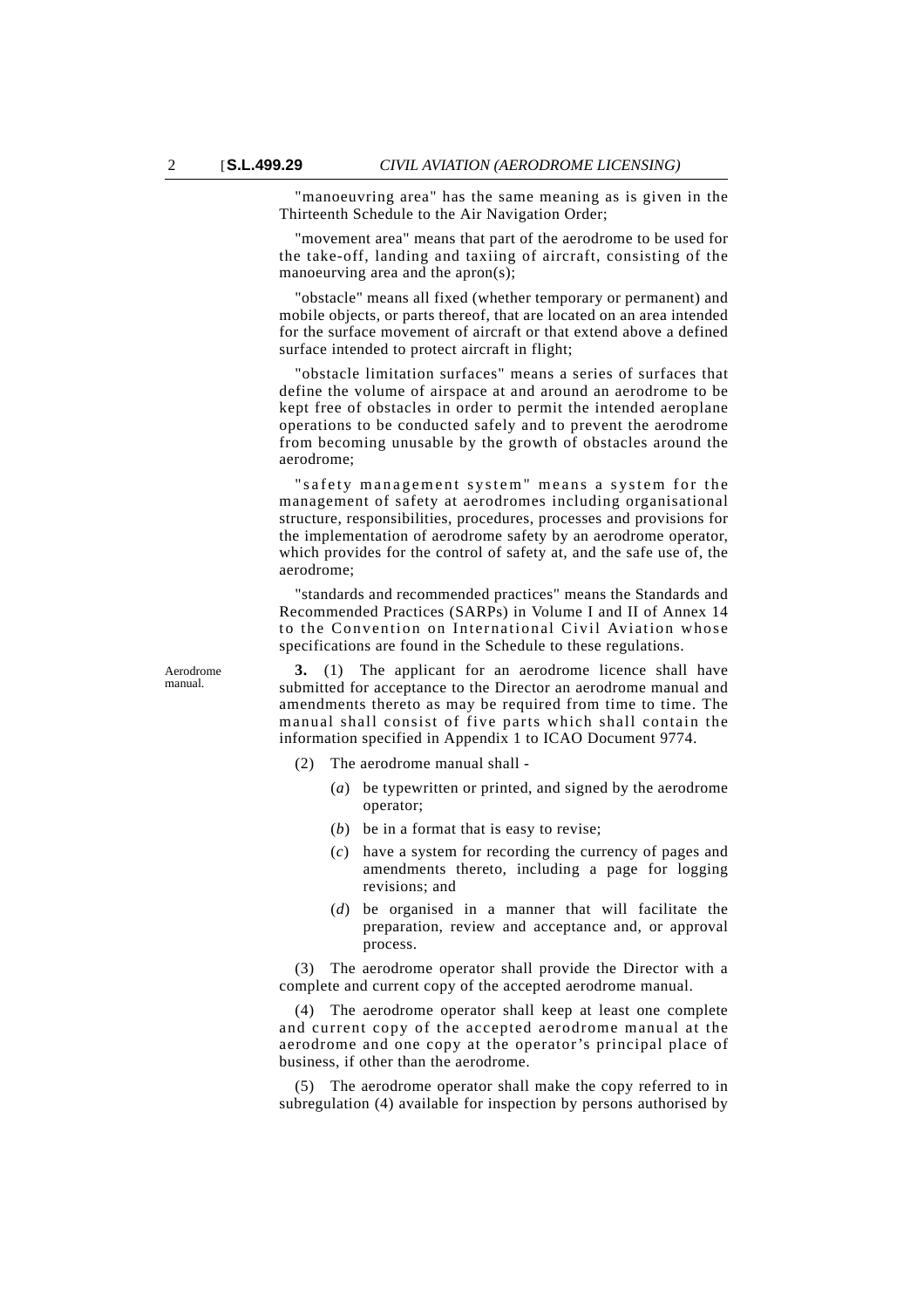the Director.

(6) The operator of a licensed aerodrome shall amend the aerodrome manual, whenever necessary, in order to maintain the accuracy of the information in the manual. In any case he shall also amend the aerodrome manual if the Director considers it to be so necessary.

**4.** The operator of an aerodrome used for public transport purposes shall comply with the Standards and Recommended Practices of Volume 1 and Volume 2, Annex 14 to the Convention on International Civil Aviation, except for differences filed by Malta, and with national regulations, as well as with any conditions that are specified in the aerodrome licence.

**5.** (1) The aerodrome operator shall employ an adequate number of qualified and skilled personnel to perform all critical activities for aerodrome operation and maintenance.

(2) If the Director or any other competent authority requires competency certification for the personnel referred to in subregulation (1), the aerodrome operator shall employ only those persons possessing such certificates.

(3) The aerodrome operator shall implement a programme to upgrade the competency of the personnel referred to in subregulation (1).

**6.** (1) Subject to any directives that the Director may issue, the aerodrome operator shall operate and maintain the aerodrome in accordance with the procedures set out in the aerodrome manual.

To ensure the safety of aircraft, the Director may give written directives to an aerodrome operator to alter the procedures set out in the aerodrome manual.

(3) The aerodrome operator should ensure proper and efficient maintenance of the aerodrome facilities.

(4) The aerodrome licence holder shall coordinate with the air navigation services provider in order to be satisfied that appropriate air traffic services are available to ensure the safety of aircraft in the airspace associated with the aerodrome. The coordination shall cover other areas related to safety such as aeronautical information, air traffic control, meteorological and security services.

**7.** (1) The aerodrome operator shall establish a safety management system for the aerodrome describing the structure of the organization and the duties, powers and responsibilities of the officials in the organizational structure, with a view to ensuring that operations are carried out in a demonstrably controlled way and are improved where necessary.

(2) The aerodrome operator shall oblige all users of the aerodrome, including fixed-base operators, ground handling agencies and other organizations that perform activities independently at the aerodrome in relation to flight or aircraft handling, to comply with the requirements laid down by the aerodrome operator with regard to safety at the aerodrome

Compliance with SARPs.

Competence of operational and maintenance personnel.

Aerodrome operation and maintenance.

**Safety** management system.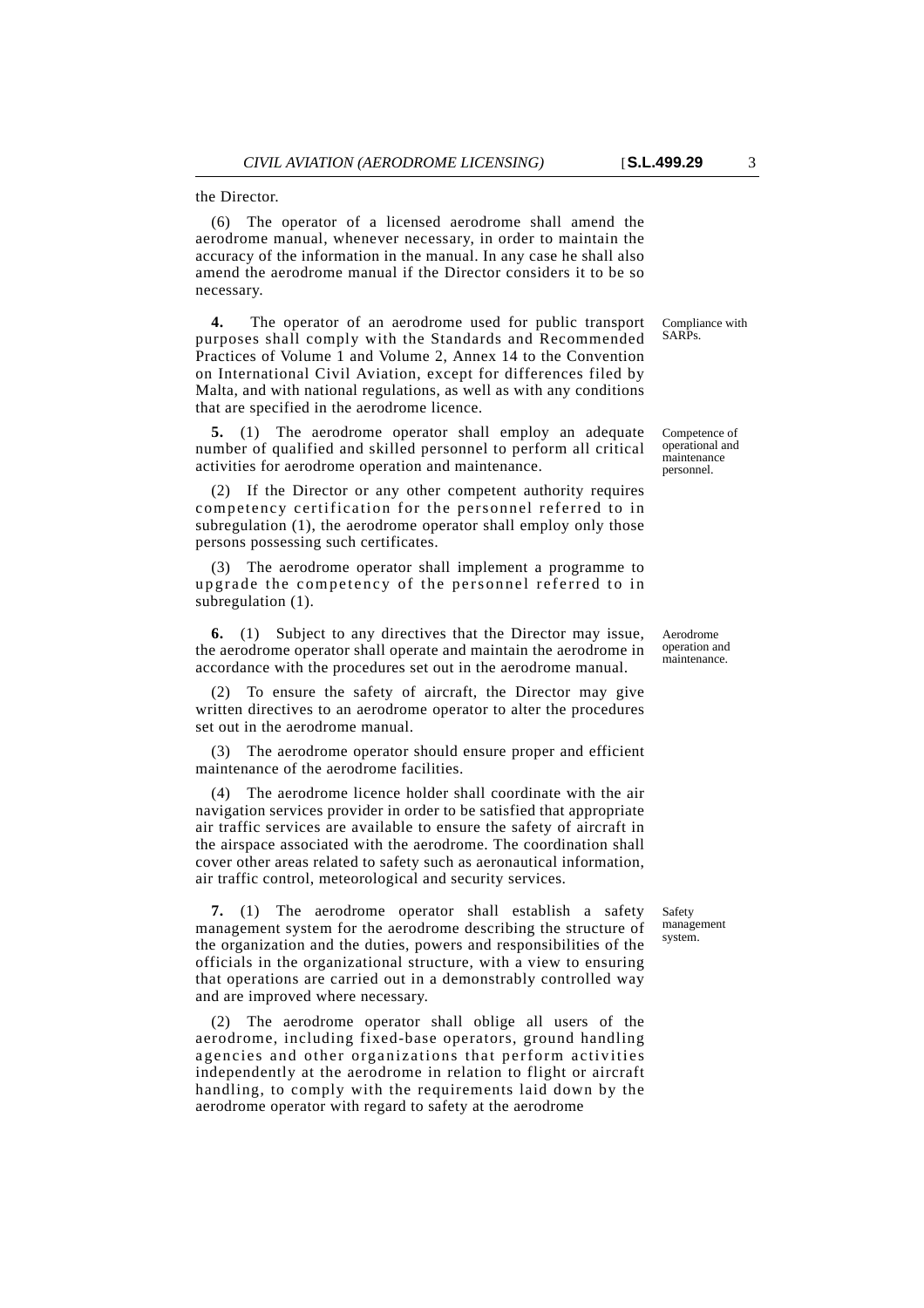Internal safety, audits and safety reporting.

(3) The aerodrome operator shall require all users of the aerodrome, including aircraft operators based thereon, ground handling agencies and other organisations referred to in subregulation (2), to cooperate in the programme to promote safety at, and the safe use of, the aerodrome by immediately informing it of any accidents, incidents, defects and faults which have a bearing on safety.

**8.** (1) The aerodrome operator shall arrange for an audit of the safety management system, including an inspection of the aerodrome facilities and equipment. The audit shall cover the aerodrome operator's own functions. The aerodrome operator shall also arrange for an external audit and inspection programme for evaluating other users, including aircraft operators based on the aerodrome, ground handling agencies and other organisations working at the aerodrome as referred to in regulation 7(2).

(2) The audits referred to in subregulation (1) shall be carried out every twelve months, or as may be agreed with the Director.

(3) The aerodrome operator shall ensure that the audit reports, including the report on the aerodrome facilities, services and equipment, are prepared by suitably qualified safety experts.

(4) The aerodrome operator shall retain a copy of the report(s) referred to in subregulation (3) for a period of five years. The Director may request a copy of the report(s) for review and reference.

(5) The report(s) referred to in subregulation (3) shall be prepared and signed by the persons who carried out the audits and inspections.

**9.** (1) Personnel so authorized by the Director may inspect and carry out tests on the aerodrome facilities, services and equipment, inspect the aerodrome operator's documents and records and verify the aerodrome operator's safety management system before the aerodrome licence is granted or renewed and, subsequently, at any other time, for the purpose of ensuring safety at the aerodrome.

(2) An aerodrome operator shall, at the request of the person referred to in subregulation (1), allow access to any part of the aerodrome or any aerodrome facility, including equipment, records, documents and operator personnel, for the purpose referred to in subregulation (1).

(3) The aerodrome operator shall cooperate in conducting the activities referred to in subregulation (1).

**10.** An aerodrome operator shall notify and report to the Director, Air Traffic Services, and pilots on matters effecting safety listed below within the specified time limits required by this regulation:

> (*a*) notification of inaccuracies in Aeronautical Information Service (AIS) publications: an aerodrome operator shall review all aerodrome related

Access to aerodrome.

Notification and reporting.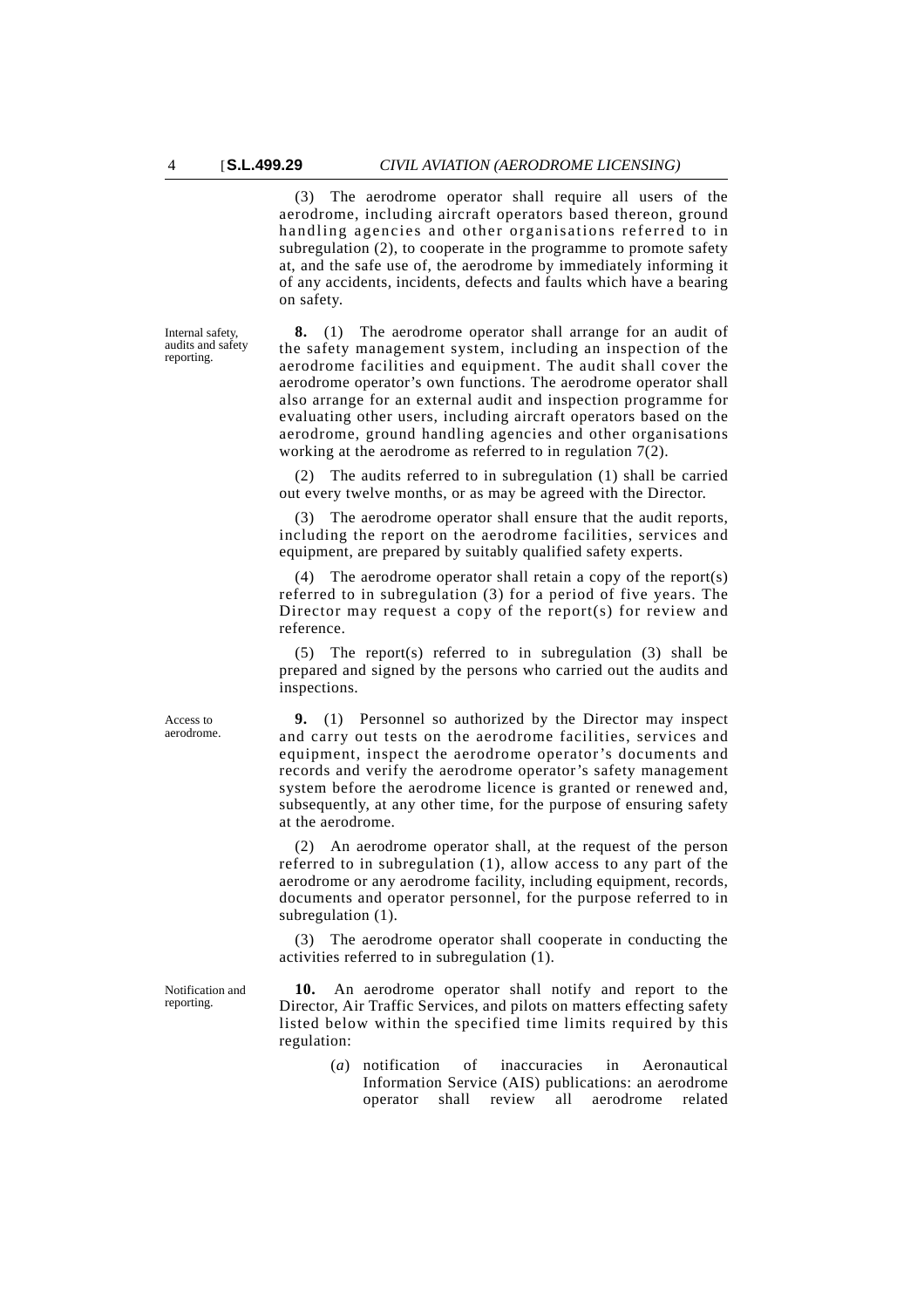information contained in the Aeronautical Information<br>Publication (AIP), AIP Supplements, AIP Publication (AIP), AIP Supplements, AIP Amendments, Notices to Airmen (NOTAMs), Preflight Information Bulletins and Aeronautical Information Circulars issued by AIS on receipt thereof and immediately after such reviews shall notify the AIS of any inaccurate information contained therein that pertains to the aerodrome;

- (*b*) notification of changes to the aerodrome facilities, equipment and level of service planned in advance: an aerodrome operator shall notify AIS and the Director, in writing, at least thirty days before effecting any change to an aerodrome facility or equipment or the level of service at the aerodrome that has been planned in advance and which is likely to affect the accuracy of the information contained in any AIS publication;
- (*c*) issues requiring immediate notification: subjkect to the requests of paragraph (*d*), an aerodrome operator shall give AIS, and shall arrange for air traffic control to receive, immediate notice detailing any of the following circumstances of which the operator has knowledge:
	- (i) obstacles, obstructions and hazards:
		- 1. any projections by an object through an obstacle limitation surface relating to the aerodrome; and
		- 2. the existence of any obstruction or hazardous condition affecting aviation safety at or near the aerodrome;
	- (ii) level of service: reduction in the level of service at the aerodrome as set out in any of the AIS publications referred to in paragraph (*b*);
	- (iii) movement area: closure of any part of the movement area of the aerodrome; and
	- (iv) any other condition that could affect aviation safety at the aerodrome and against which precautions are warranted.
- (*d*) immediate notification to pilots: when it is not feasible for an aerodrome operator to arrange for AIS and Air Traffic Services to receive notice of a circumstance referred to in, and in accordance with, paragraph (*c*), the operator shall give immediate notice direct to pilots who may be affected by that circumstance.

**11.** An aerodrome operator shall inspect an aerodrome, as circumstances require, to ensure aviation safety -

Special inspections.

- in the Civil Aviation (Investigation of Accidents and S.L. 499.22 (*a*) as soon as practicable after any aircraft accident or incident within the meaning of these terms as defined Incidents) Regulations;
- (*b*) during any period of construction or repair of the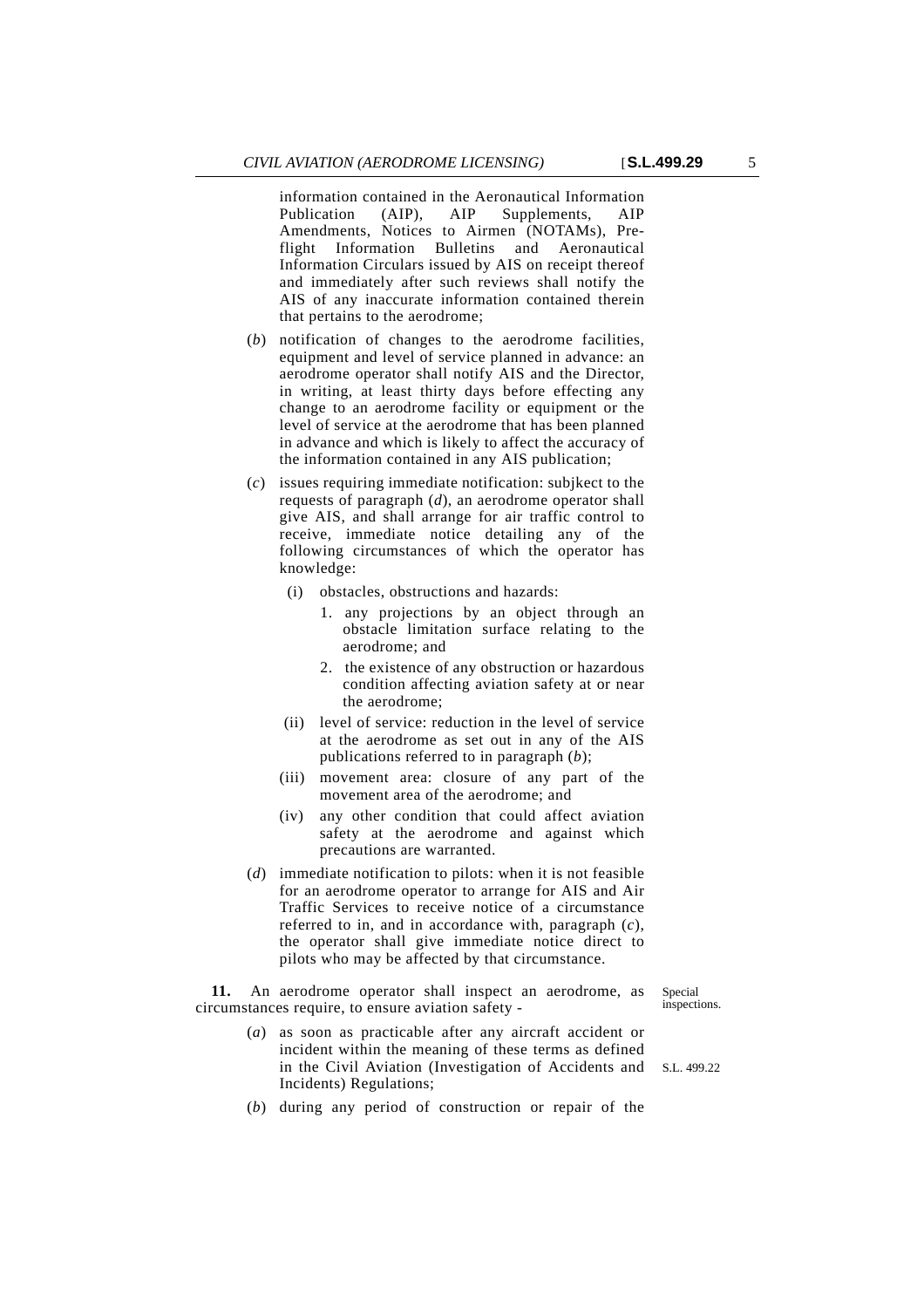aerodrome facilities or equipment that is critical to the safety of aircraft operations; and

(*c*) at any other time when there are conditions at the aerodrome that could affect aviation safety.

**12.** An aerodrome operator shall remove from the aerodrome surface any vehicle or other obstruction that is likely to be hazardous to aircraft operations.

Warning notices. **13.** When low flying aircraft, at or near an aerodrome, or taxiing aircraft are likely to be hazardous to people or vehicular traffic, the aerodrome operator shall:

- (*a*) post hazard warning notices on any public way that is adjacent to the manoeuvring area; or
- (*b*) if such a public way is not controlled by the aerodrome operator, inform the authority responsible for posting the notices on the public way that there is a hazard.

Exemptions. **14.** (1) The Director may exempt, in writing, an aerodrome operator from complying with specific provisions of these regulations.

> (2) Before the Director decides to grant exemptions to the aerodrome operator in accordance with subregulation (1), the Director shall take into account all safety-related aspects.

> (3) An exemption shall be subject to the aerodrome operator complying with the conditions and procedures specified by the Director in the aerodrome licence as being necessary in the interest of safety.

> (4) When an aerodrome does not meet the requirement of a standard or recommended practice as defined in regulation 2, the Director may determine the conditions and procedures that are necessary to ensure a level of safety equivalent to that established by the relevant ICAO standard or practice. Such action shall be taken only after carrying out aeronautical studies, and only if and where permitted by ICAO standards or practices.

> (5) Deviation from a standard or practice and the conditions and procedures referred to in subregulation (4) shall be set out in an endorsement on the aerodrome licence.

Removal of obstruction from the aerodrome surface.